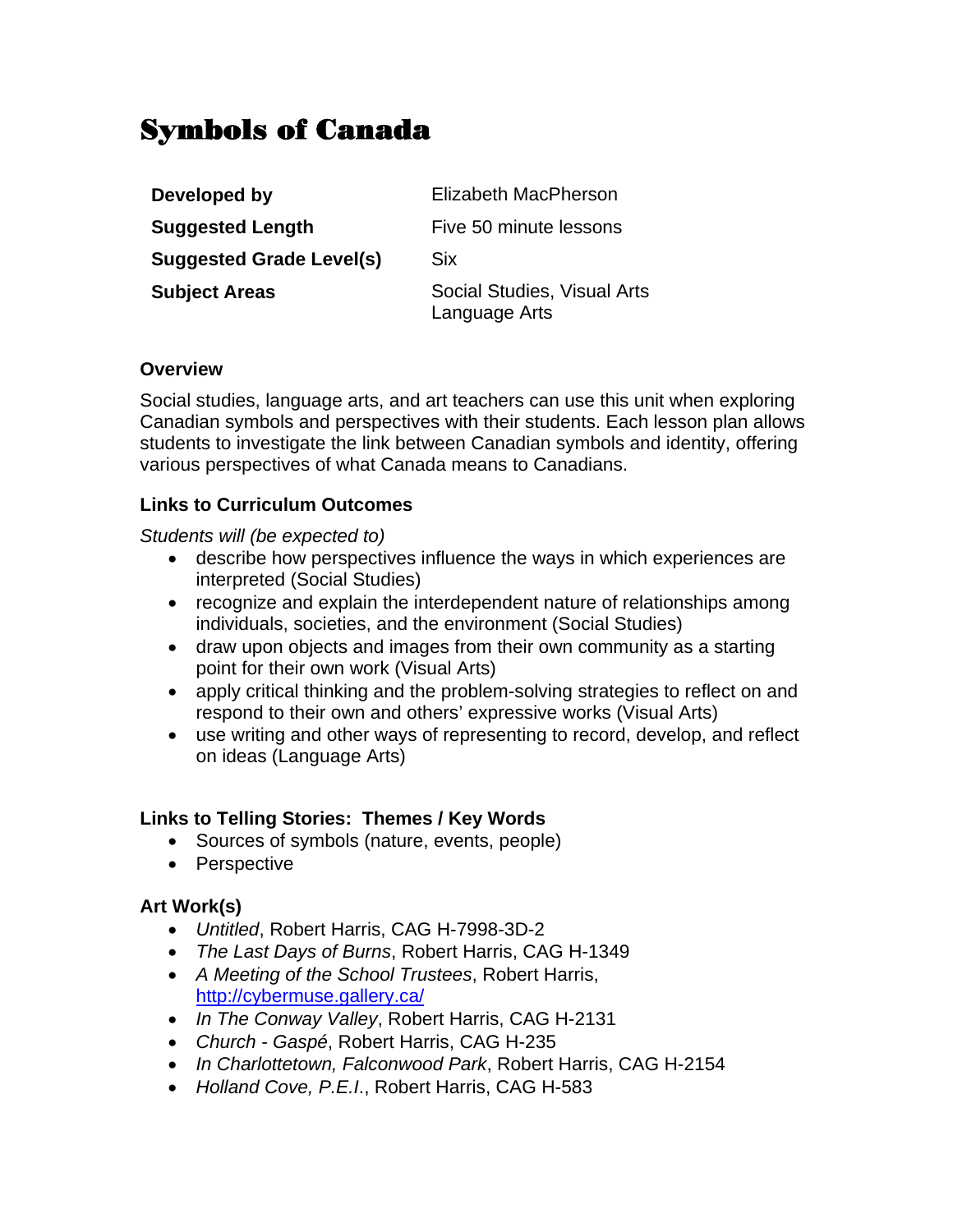- *Untitled*, Robert Harris, CAG H-1560
- *In Ch'town Poorhouse*, Robert Harris, CAG H-1679
- *Oil Study for Repainting The Fathers Of Confederation*, 1916, CAG H-1297

## *Lesson #1: Sketching in Nature*

**Objective** Students will explore the natural world around them and choose an image to sketch. Note: They will need to dress appropriately for fifty minutes outdoors.

#### **Related Art Work**

• *Untitled*, Robert Harris, CAGH-7998-3D-2

#### **Materials**

- index cards
- white paper
- pencils (one with light lead, one with dark)
- eraser
- wax paper

#### **Activities**

- 1. As a group, have students look at Harris' sketch of trees and pressed flowers in his notebook. Students should briefly discuss:
	- how light and dark are used
	- detail
	- drawing with scribbles and smudges
- 2. Prepare students for fifty minutes outdoors. For safety reasons, find places outside the school where students can remain in proximity to each other. Invite students to find one object that they can sketch on an index card they have been given. Remind students to look for the little treasures in our natural world – a stone, a fallen feather, a branch, etc. When sketching, students should consider:
	- sketching details they see, rather than assumptions
	- general forms of objects
	- light and dark contrasts
- 3. While outside, students should choose a wildflower or a leaf to press, being sure not to collect endangered plants. Place these between two sheets of wax paper and then between the pages of a heavy book for two weeks.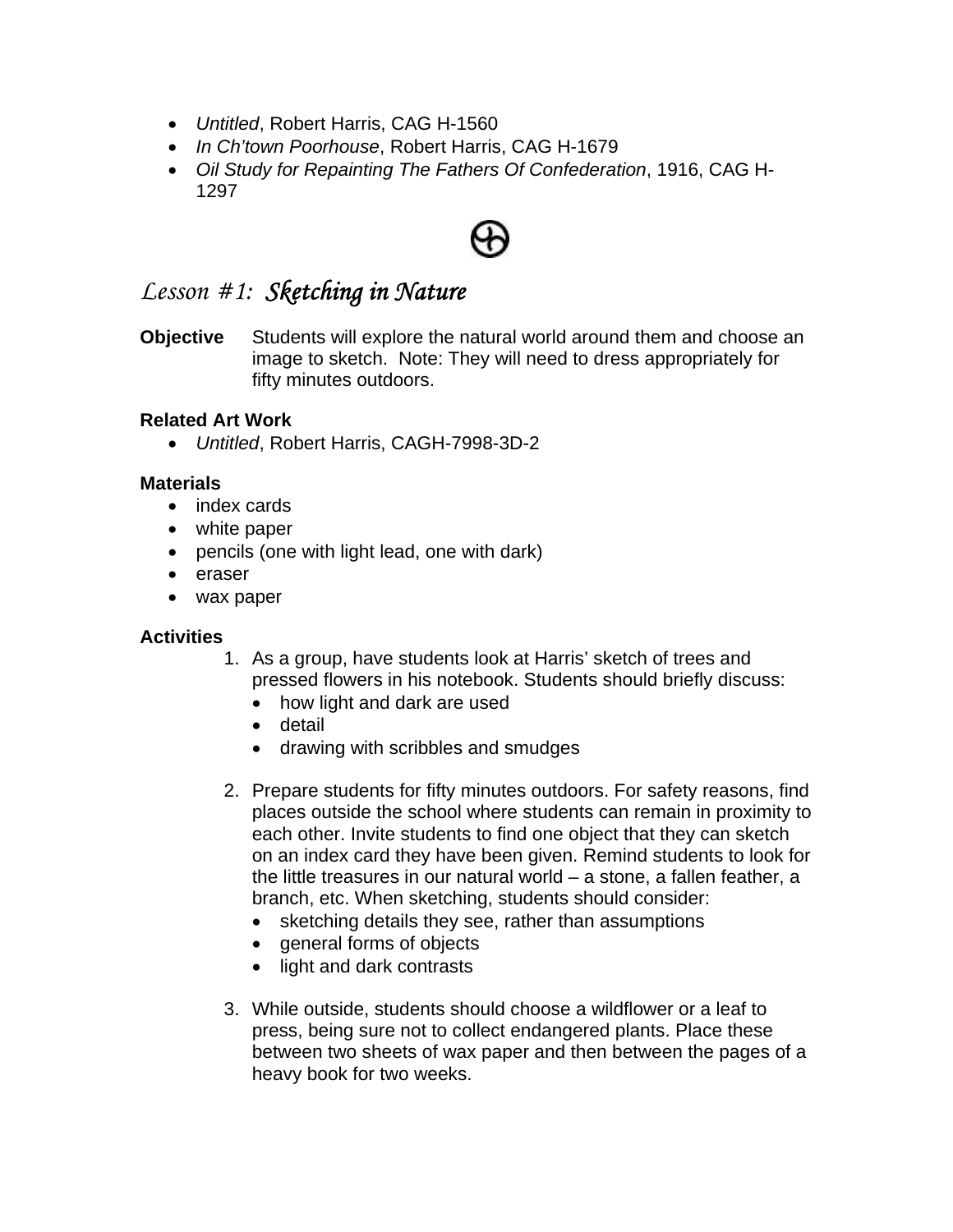- 4. Students create final masterpieces of their drawings, referring to the rough sketches on their index cards. Students should write their name and title on a card to place beside it, and glue their pressed vegetation beside their title.
- 5. The final masterpieces along with their cards can be put on display in the school – genuine symbols of students, school, nature, and Canada.

#### **Computer Option**

• Allow students to go into Ultimate Writing and Creativity or another suitable program and experiment with drawing on the computer.



## *Lesson #2: Who Are They?*

**Objective** Students will study and discuss characteristics of a painting. Students will choose an individual from the artwork and represent that person with a character sketch.

#### **Related Art Works**

- *The Last Days of Burns*, Robert Harris, CAGH-1349
- *A Meeting of the School Trustees*, Robert Harris, http://cybermuse.gallery.ca/

#### **Materials**

- 8 x 14 paper
- pencil
- flip-chart paper
- markers

### **Activities**

- 1. To introduce the lesson, form groups of six and give each group a slip of paper on which you have written one of the basic human emotions (e.g., anger, joy). Ask each group to represent their emotion using only body language and facial expression. Have the other students in the class guess which emotion is being represented.
- 2. As a whole group, look at the two Harris paintings and consider:
	- What is happening?
	- Who are the subjects?
	- What emotions do you see?
	- What does body language and facial expression tell us about each individual?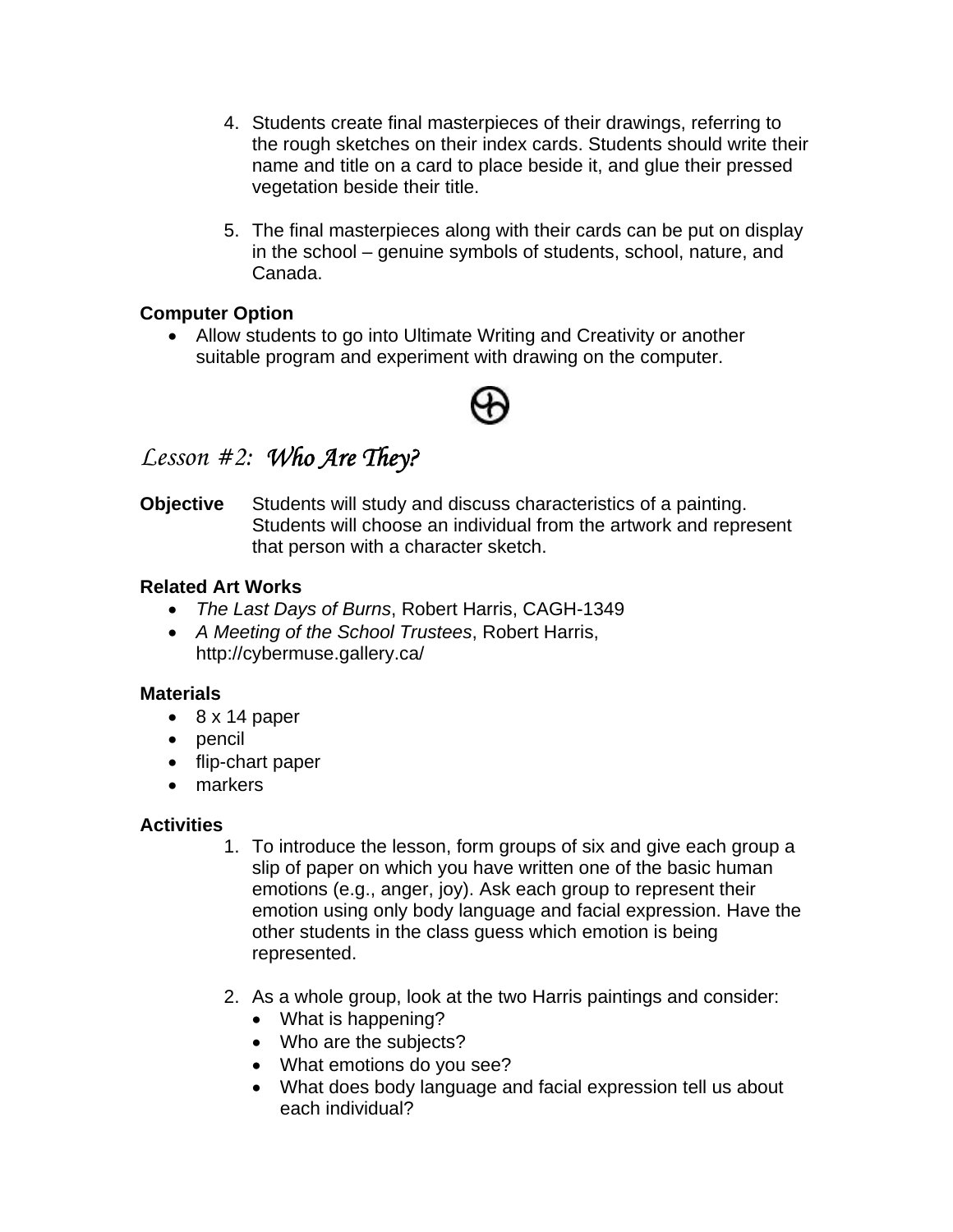- How are light and dark used?
- In *A Meeting of the School Trustees*, what might Robert Harris' name etched in the desk mean?
- 3. Invite students to choose an individual from the painting and create a character sketch about that person. Ask them to first draw a generic form of a person on 8 x 14 paper, and then label their sketches creatively, including, in point form, their character's:
	- name and age
	- occupation
	- thoughts
	- feelings/emotions
	- wishes
- 4. Have students write a journal entry from their character's perspective. Students should write the entry to represent what happens in the painting, reinforcing their ideas with examples from the painting. The journal entries provide a glimpse into Canadian life, allowing each character to come alive as a symbol of history.

#### **Ideas for Assessment**

Collect journal entries and character sketches, and consider whether students have:

- labelled character sketches accordingly
- reinforced ideas with examples from the painting



## *Lesson #3: Connections to Landscape*

**Objective** Students will compare and discuss landscape paintings, and then create one of their own using the lines on their hands as guidelines for images.

#### **Related Art Works**

- *In The Conway Valley*, Robert Harris, CAG H-2131
- *Church Gaspé*, Robert Harris, CAG H-235
- *In Charlottetown, Falconwood Park*, Robert Harris, CAG H-2154
- *Holland Cove, P.E.I*., Robert Harris, CAG H-583

#### **Materials**

- paper
- pencil
- tempera paint (or pastels, crayons, etc.)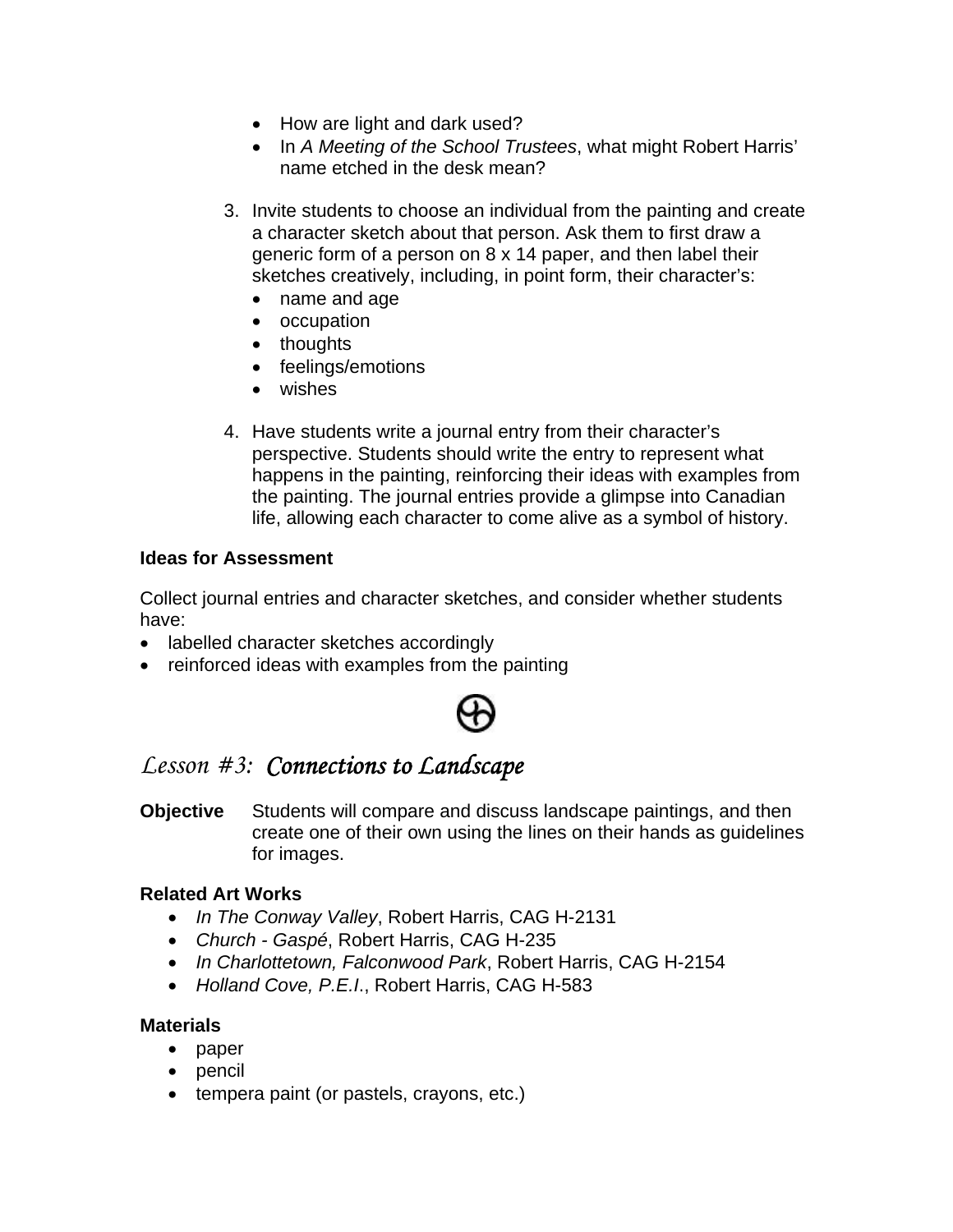### **Activities**

- 1. Organize students in four groups and assign each group a painting. Invite groups to record and then share information about their paintings, considering:
	- What province does the landscape depict?
	- What natural images are present?
	- Are there visual signs of human influence?
	- How are people connected to the landscape?
- 2. Take five minutes to create a word web about Canadian Symbols. Encourage students to include:
	- people
	- places
	- events
	- nature
	- culture
- 3. Give students sheets of white paper and ask them to draw the lines that they see on the palm of one hand. Ask students to:
	- draw prominent palm lines in dark lead
	- create lines that fill the page
	- include some lines that are softer
- 4. Students can transform their palm sketches into landscape and paint them. Landscapes should represent their own region or another in Canada. Each landscape will be unique and offer various perspectives about Canada. Students might refer to the word web to generate ideas.
- 5. Hang the finished landscapes around the classroom to celebrate personal connections to Canada and the rest of the world!

#### **Ideas for Assessment**

Students might present their personal landscapes to the class and record two suggestions of positive feedback for presenters.

## *Lesson #4: Symbols and Storytelling*

**Objective** Students will consider how a painting reflects history by telling a story, and investigate Canadian symbols in the artwork.

### **Related Art Work**

• *Untitled*, Robert Harris, CAG H-1560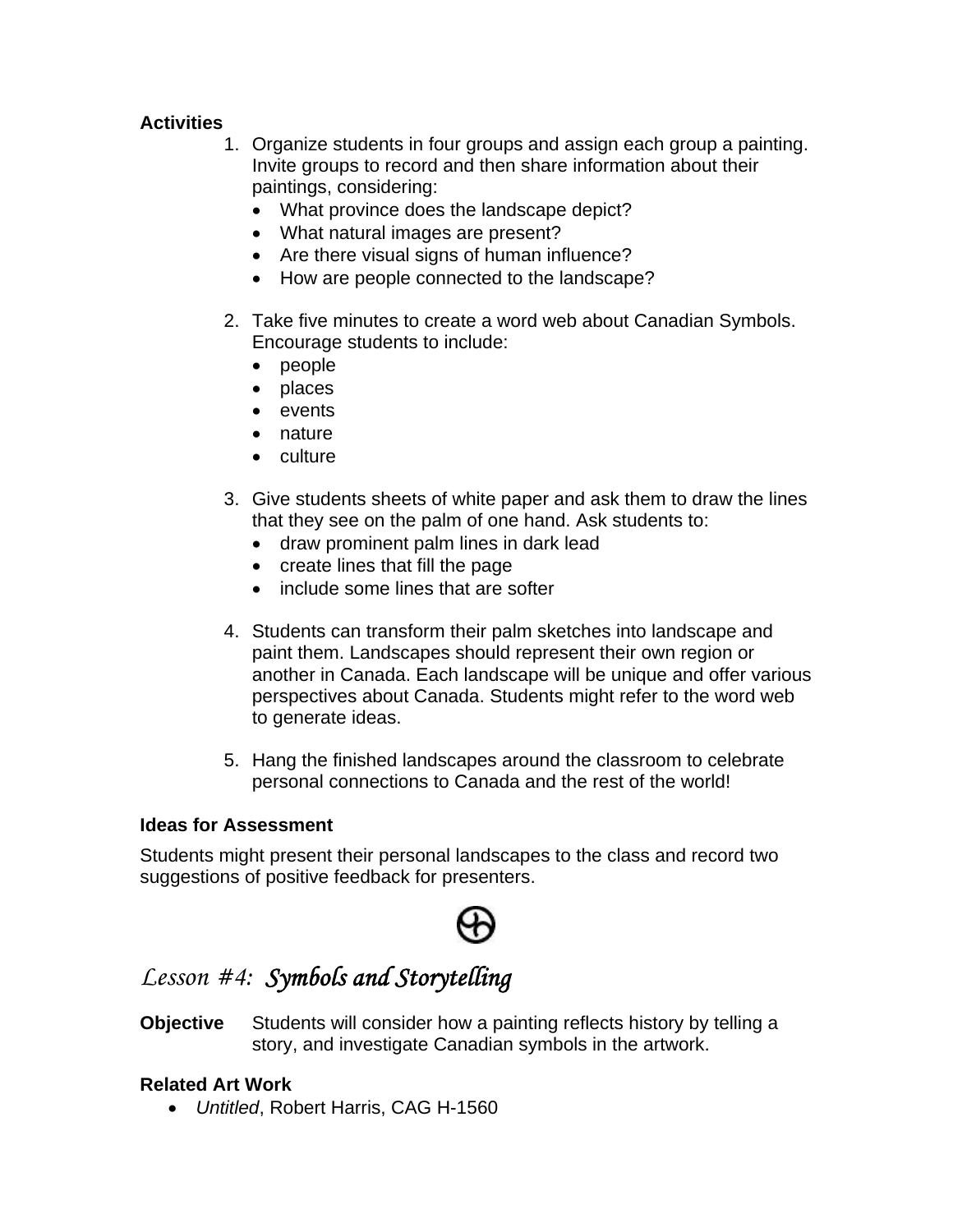#### **Materials**

- pencil
- white paper
- construction paper (cut in uniform sizes)
- markers
- props found in classroom

#### **Activities**

- 1. As a whole group, have students view the painting and briefly discuss the scene depicted as well as Canadian symbols present.
- 2. Group students in fours and assign each group a character, inviting students to consider the day's events from the perspective of the character assigned to their group. The character choices are:
	- dog
	- kneeling man
	- man with rifle
	- man bent over canoe
- 3. Ask groups to tell a story that represents the day's events leading up to the scene in the painting, from the perspective of their assigned character. Have students create and share these stories with the class, using one of the following methods:
	- writing
	- singing
	- dramatic scene
	- artwork
	- other (group's choice)
- 4. Remind students to integrate Canadian symbols represented in the painting, and to use any props that are immediately accessible to them.
- 5. Give each student two rectangular pieces of construction paper where they might record one Canadian symbol and one thought about various perspectives that arise from the presentations (e.g., canoeing, nature, working together vs. separately). Encourage students to write ideas in one or two words. The lettering should be large so that it can be read from a distance and posted on a word wall entitled Canadian Symbols and Perspectives.

#### **Ideas for Assessment**

Invite students to create and use a peer evaluation and self-evaluation form.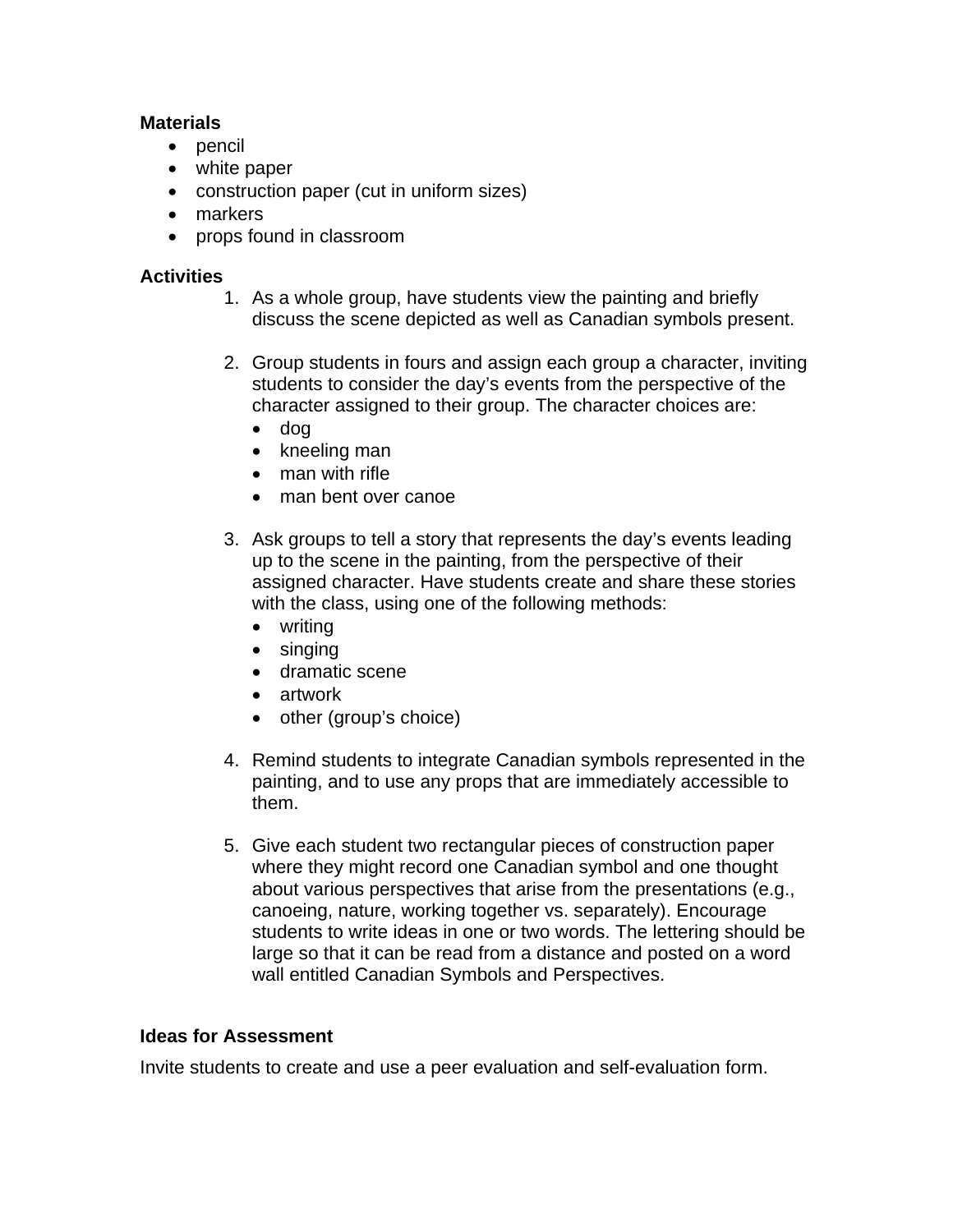Have students record in a response journal two things that they found interesting about the varying perspectives represented.



## *Lesson #5: Canadian Mural*

**Objective** Students will recognize Canadian symbols in artwork and in the world, and create a mural representing those symbols.

#### **Related Art Works**

- *In Ch'town Poorhouse*, Robert Harris, CAG H-1679
- *Oil Study For Repainting The Fathers Of Confederation*, 1916, CAG H-1297

#### **Materials**

- pencil
- paper (8 x 14, and one large for mural)
- paint
- paint brushes
- sponges
- water

#### **Activities**

- 1. As a group, have students consider how each of the artworks is symbolic of Canadian life. Take no longer than five minutes and invite students to share with the class one symbol of Canadian life found in the artworks or another Canadian symbol of their choosing.
- 2. Form students in groups of five, giving each group five minutes to record symbols of Canada. Assign each group one of the following:
	- animals
	- architecture
	- people
	- landscape
	- art
	- nature
- 3. Groups now choose one symbol to be included in the mural and create a basic sketch of it. Gather sketches from each group and decide together on their arrangement within the mural. Consider size, for some symbols may be larger than others. For example, students may want a tree or building to be the backdrop for the mural.